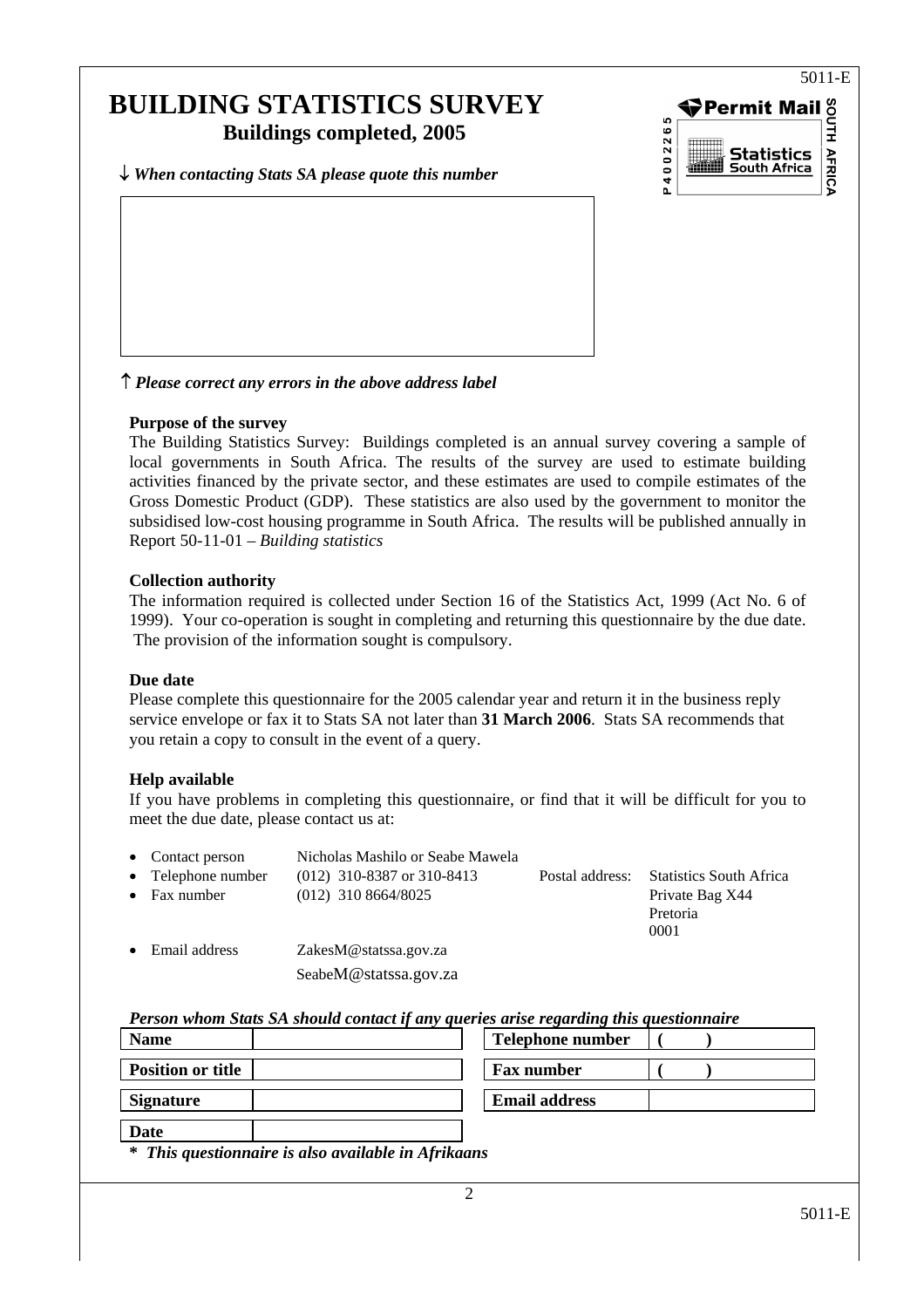## *Please note*

## *For this survey*

- Stats SA must be notified of any significant changes in the area that falls under the jurisdiction of the local government institutions and that may influence the scope of the information provided by the local government institutions.
- Report all monetary values in **thousands of rands (R'000)**. Where the value of your accounts is not expressed in thousands, round the value off to the nearest thousand rand.
- **Value-added tax** (VAT) must be **excluded**.
- The value of buildings completed must reflect the value of building costs at the time the plans were passed.
- The items listed under **Include** and **Exclude** are examples and should not be taken as a complete list of items to be included or excluded.
- If exact figures are not available, please provide careful estimates.

#### **Dwelling-houses**

### *Definition*

- A free-standing, complete, self-contained dwelling-unit on a separate premises is regarded as a dwelling-house.
- A free-standing, complete, self-contained granny flat on the same premises as an existing residence is also regarded as a dwelling-house.

## **Low-cost housing**

## *Definitions*

- The **People's Housing Process** allows people or beneficiaries to build or organise the building of their homes.
- Houses subsidised by the **Project Linked Subsidies** are built by contractors employed by the province or municipalities.

## *Notes*

- Report the **number of dwelling-houses** and not the number of plans passed in respect of such dwelling-houses, since one plan may comprise more than one dwelling-house.
- Duets are regarded as two units.

## *Abbreviations*

- **RDP** Reconstruction and Development Programme
- **PHP** People's Housing Process
- **PLS** Project Linked Subsidies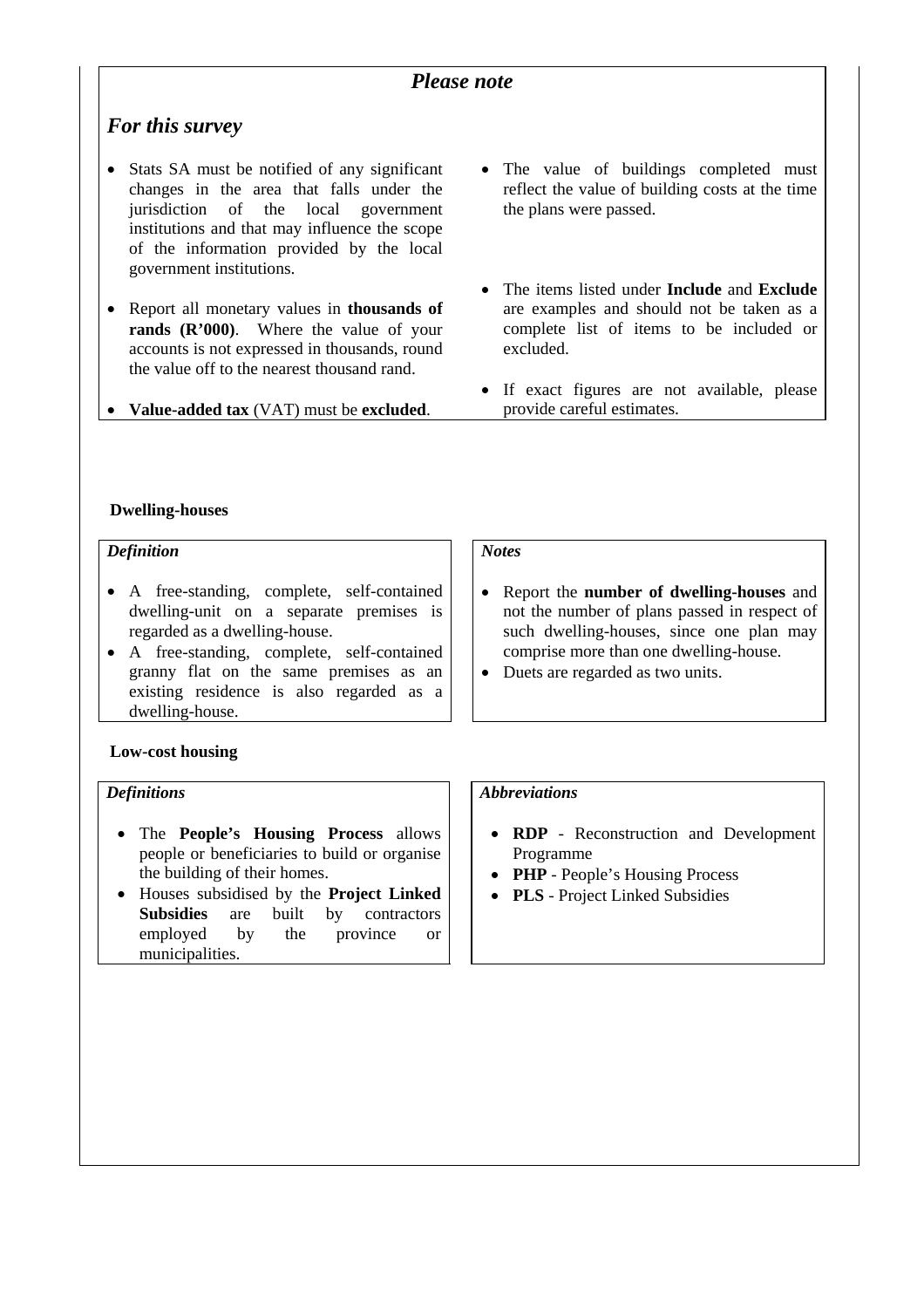## **Part 1 - Residential buildings completed during 2005**

## **1. Dwelling-houses completed**

 **Owned by the** *Private Sector* **(including subsidised low-cost housing e.g. housing subsidised by RDP, PHP or PLS)**

|                                                                                                   | Number of<br>houses | <b>Total</b><br>construction<br>area of houses<br>(outside<br>measurements)<br>m <sup>2</sup> | <b>Estimated cost</b><br>of houses<br>(excluding land<br>value)<br>R'000 |
|---------------------------------------------------------------------------------------------------|---------------------|-----------------------------------------------------------------------------------------------|--------------------------------------------------------------------------|
| Dwelling-houses with a floor area smaller                                                         |                     |                                                                                               |                                                                          |
|                                                                                                   |                     |                                                                                               |                                                                          |
| Dwelling-houses with a floor area larger than<br>30 sq metres, but smaller than or equal to 80 sq |                     |                                                                                               |                                                                          |
| Dwelling-houses with a floor area equal to, or                                                    |                     |                                                                                               |                                                                          |
|                                                                                                   |                     |                                                                                               |                                                                          |

**2. Low-cost housing completed e.g. housing subsidised by RDP, PHP or PLS (already included above)** 

|                                                                                                                                           | <b>Dwelling-</b><br>houses | <b>Total</b><br>construction<br>area of houses<br><i>(outside)</i><br>measurements) | <b>Estimated cost</b><br>of houses<br>(excluding land<br>value) |
|-------------------------------------------------------------------------------------------------------------------------------------------|----------------------------|-------------------------------------------------------------------------------------|-----------------------------------------------------------------|
|                                                                                                                                           | <b>Number</b>              | m <sup>2</sup>                                                                      | R'000                                                           |
| Dwelling-houses with a floor area smaller<br>Dwelling-houses with a floor area larger than<br>30 sq metres, but smaller or equal to 80 sq |                            |                                                                                     |                                                                 |
| <b>Total</b>                                                                                                                              |                            |                                                                                     |                                                                 |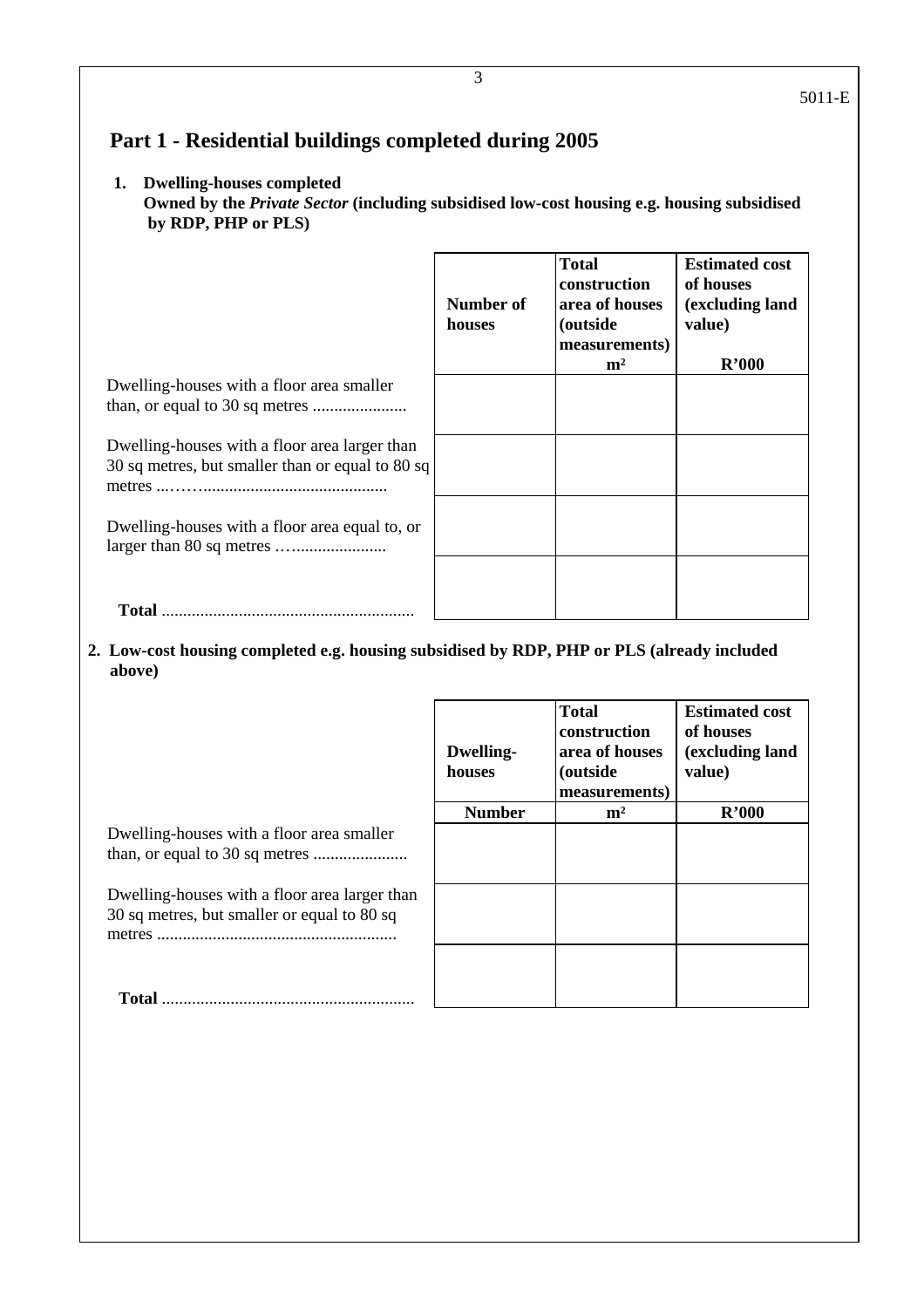## **Residential buildings (excluding dwelling-houses) completed**

#### **Townhouses**

#### *Definition*

• Townhouses are multiple, medium-density dwelling units, usually grouped together

#### *Include*

- Cluster housing
- Group housing
- Simplexes
- Duplexes
- **Triplexes**

### **Blocks of flats**

#### *Definition*

• Blocks of flats are high-density housing consisting of a number of self-contained dwelling-units (including at least one living-room together with a kitchen and bathroom), conjoined to similar units in one building. A building consisting of flats conjoined to offices and/or shops in the same building is considered a block of flats if the total area occupied by the flats is more than 50 per cent of the total area of the building. (If not, it is considered a non-residential building.)

#### *Notes*

- A flat built onto an existing building is regarded as an addition and should be included under additions in Part 3.
- Retirement villages must, where applicable, be shown either against **'Townhouses'** or against **'Blocks of flats'**.

#### **Tourism accommodation and casinos**

#### *Include*

- Hotels/Motels
- Guest houses
- Holiday chalets
- Entertainment centres
- Bed and breakfast accommodation
- Casinos

#### **Other residential buildings**

#### *Include*

- Institutions for the disabled
- Boarding houses
- Old peoples' homes
- Hostels

#### **Non-residential buildings**

#### *Definition*

A building consisting of offices and/or shops conjoined to flats in the same building is regarded as a non-residential building if the total area occupied by the offices and/or shops is more than 50 per cent of the total area of the building. (If not, it must be regarded as a block of flats.)

## *Note*

If, for example, a building is predominantly intended for office space but includes shopping space and/or flats, the construction area and estimated cost of the complete building must be shown against '**Office and banking space'** in Part 2 only.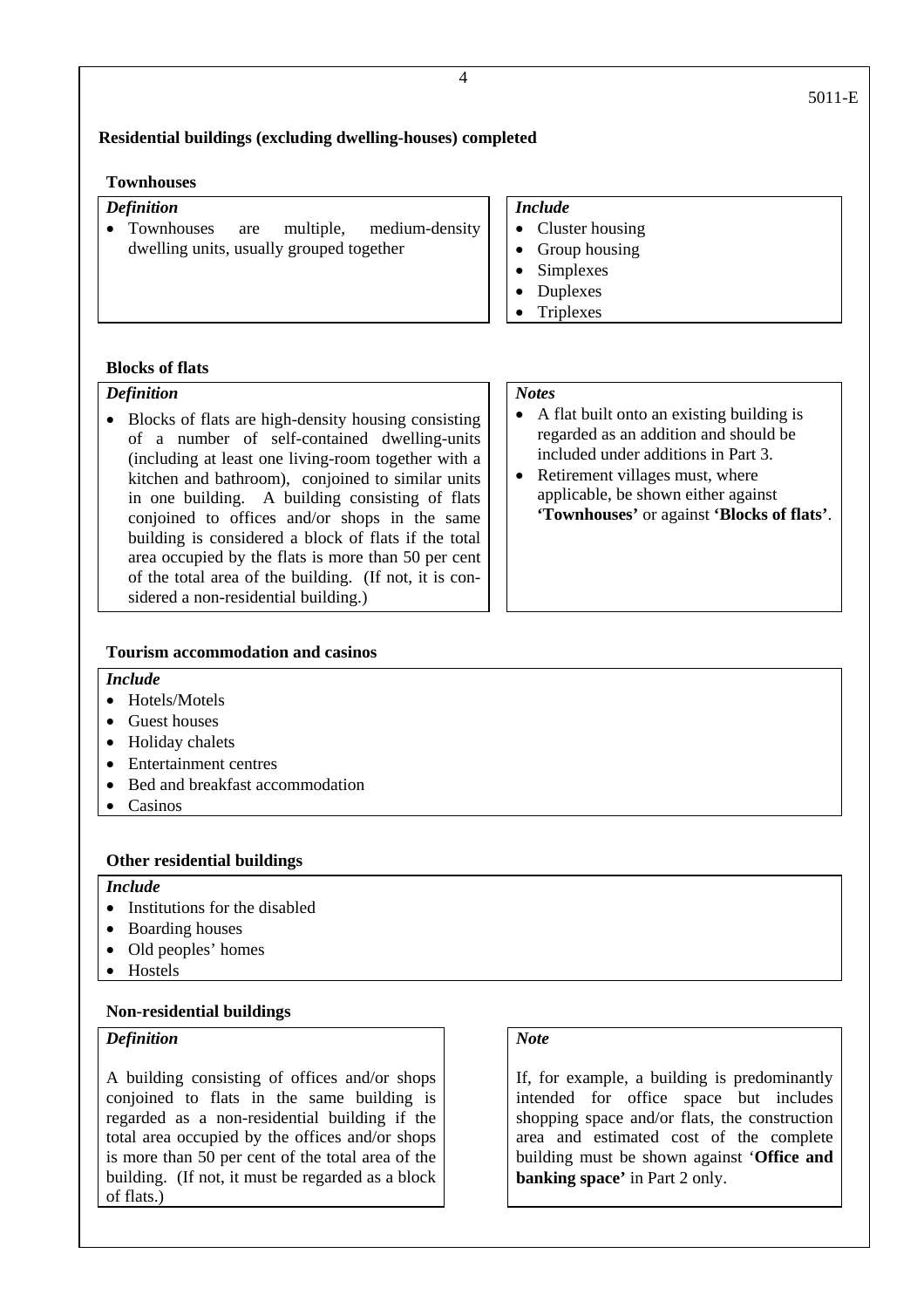## **Residential buildings (excluding dwelling-houses) completed during 2005 3. Owned by the** *Private Sector*

|                                           | <b>Residential buildings</b> | <b>Total construction</b><br>area (outside<br>measurements) | <b>Estimated cost</b><br>(excluding land<br>value) |
|-------------------------------------------|------------------------------|-------------------------------------------------------------|----------------------------------------------------|
|                                           | Number of<br>buildings/units | m <sup>2</sup>                                              | R'000                                              |
| 1. Townhouses                             | units                        |                                                             |                                                    |
| 2. Blocks of flats $\ldots$               | units                        |                                                             |                                                    |
| 3. Tourism accommoda-<br>tion and casinos | bldgs                        |                                                             |                                                    |
| 4. Other residential<br>buildings         | bldgs                        |                                                             |                                                    |

## **Part 2 - Non-residential buildings completed during 2005**

## **4. Owned by the** *Private Sector*

| Type of building/space<br>predominantly                                                                                                                                                                 | Non-residential<br><b>Buildings</b> | <b>Total construction</b><br>area (outside<br>measurements) | <b>Estimated cost</b><br>(excluding land<br>value) |  |  |
|---------------------------------------------------------------------------------------------------------------------------------------------------------------------------------------------------------|-------------------------------------|-------------------------------------------------------------|----------------------------------------------------|--|--|
| intended for                                                                                                                                                                                            | <b>Number of buildings</b>          | m <sup>2</sup>                                              | R'000                                              |  |  |
| 1. Office and banking                                                                                                                                                                                   |                                     |                                                             |                                                    |  |  |
| 2. Shopping space                                                                                                                                                                                       |                                     |                                                             |                                                    |  |  |
| 3. Industrial and ware-<br>house space and work-                                                                                                                                                        |                                     |                                                             |                                                    |  |  |
| 4. Churches, sports and<br>recreation clubs                                                                                                                                                             |                                     |                                                             |                                                    |  |  |
| 5. Schools, crèches,<br>hospitals and libraries                                                                                                                                                         |                                     |                                                             |                                                    |  |  |
| 6. All other space                                                                                                                                                                                      |                                     |                                                             |                                                    |  |  |
|                                                                                                                                                                                                         |                                     |                                                             |                                                    |  |  |
| 5. Owned by the Public Sector                                                                                                                                                                           |                                     |                                                             |                                                    |  |  |
| 1. Hospitals and clinics                                                                                                                                                                                |                                     |                                                             |                                                    |  |  |
| $\bigcap_{n=1}^{\infty}$ $\bigcap_{n=1}^{\infty}$ $\bigcap_{n=1}^{\infty}$ $\bigcap_{n=1}^{\infty}$ $\bigcap_{n=1}^{\infty}$ $\bigcap_{n=1}^{\infty}$ $\bigcap_{n=1}^{\infty}$ $\bigcap_{n=1}^{\infty}$ |                                     |                                                             |                                                    |  |  |

| 2. Schools, crèches, uni-<br>versities, technikons<br>and libraries |  |  |
|---------------------------------------------------------------------|--|--|
| 3. All other space                                                  |  |  |
| 4. Total                                                            |  |  |
|                                                                     |  |  |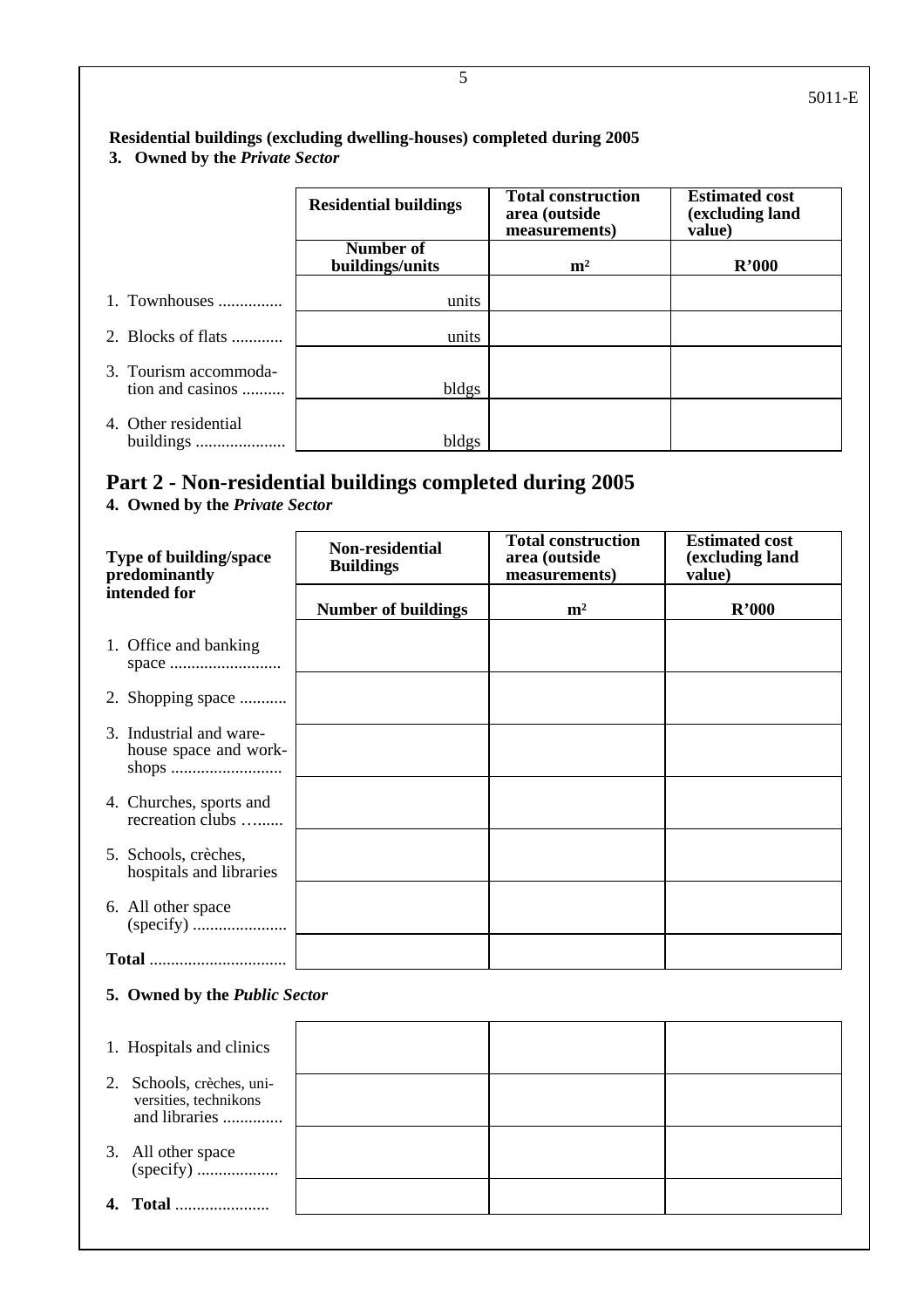#### **Additions and alterations**

*Notes* 

- If additions and alterations qualify as '**minor building work'**, as defined in the National Building Regulations and Building Standards Act, this data should not be included in the questionnaire.
- Where development takes place in phases, as in the case of townhouses, succeeding plans and buildings are not to be considered as additions.

#### *Include*

- Only extentions to existing buildings.
- Flats built onto existing houses or onto existing outbuildings of houses, must be shown here.

#### *Exclude*

- The construction of swimming-pools<br>• Paths (paying)
- Paths (paving)
- 
- Patios<br>• Advertising signs<br>• Wendy houses
- Wendy houses
- Prefabricated walls<br>• Garden walls<br>• Sewerage connectic
- 
- Sewerage connections<br>• Carports
- Carports<br>• Re-roofin
- Re-roofing
- Pergolas
- Cages for birds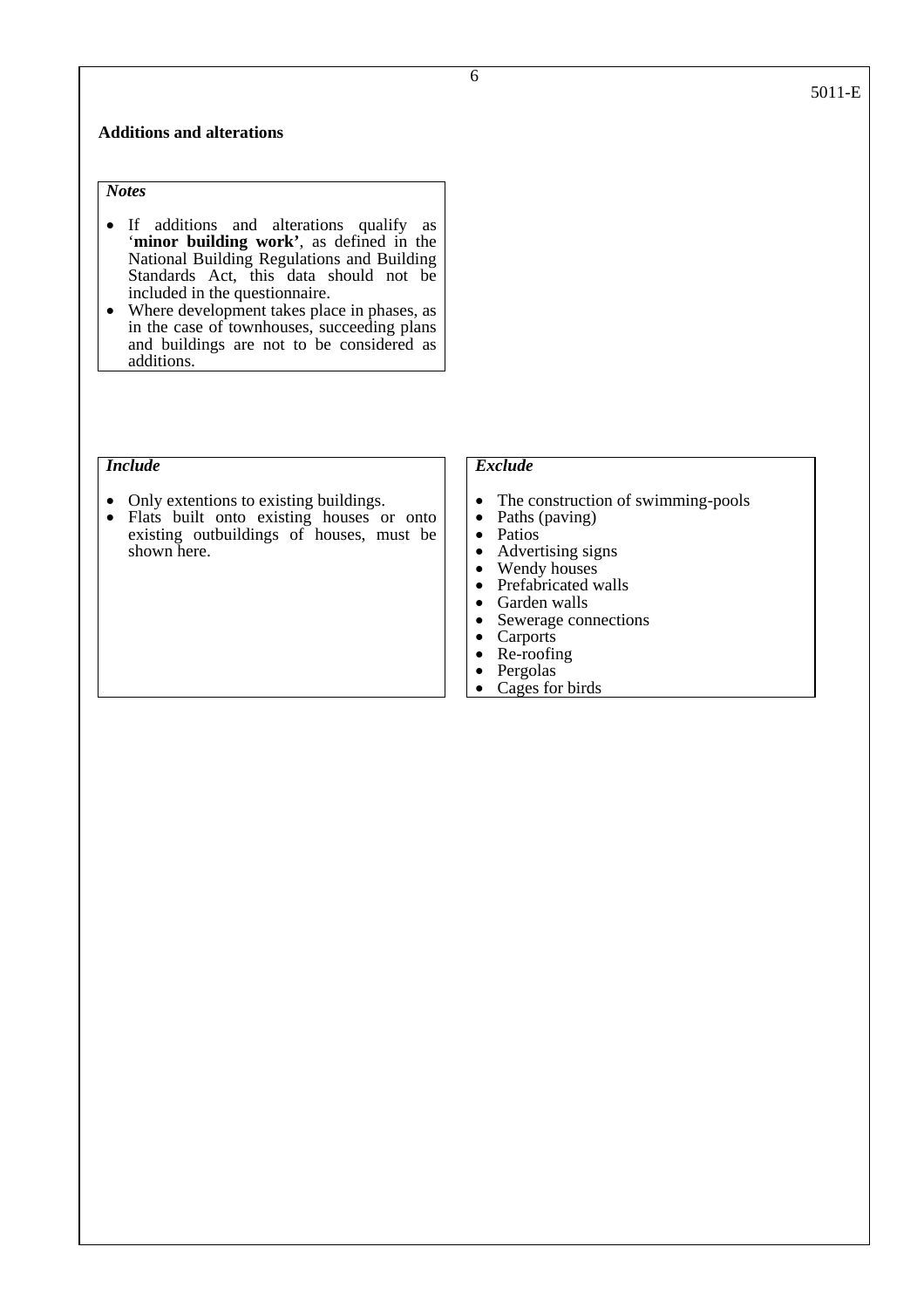# **Part 3 - Additions and alterations completed during 2005**

## **6. Owned by the** *Private Sector*

| <b>Type of building</b>                                                           | <b>Additions and</b><br>alterations | <b>Total construction</b><br>area of houses and<br>outbuildings (outside<br>measurements) | <b>Estimated cost</b><br>(excluding land<br>value) |
|-----------------------------------------------------------------------------------|-------------------------------------|-------------------------------------------------------------------------------------------|----------------------------------------------------|
|                                                                                   | <b>Number of plans</b>              | m <sup>2</sup>                                                                            | R'000                                              |
| 1. Dwelling-houses                                                                |                                     |                                                                                           |                                                    |
| 2. Townhouses, blocks<br>of flats and other<br>residential buildings              |                                     |                                                                                           |                                                    |
| 3. Non-residential<br>buildings                                                   |                                     |                                                                                           |                                                    |
| 4. Internal alterations<br>to buildings (ex-<br>cluding 'minor<br>building work') | Value only                          | Value only                                                                                |                                                    |
| <b>Total</b>                                                                      |                                     |                                                                                           |                                                    |